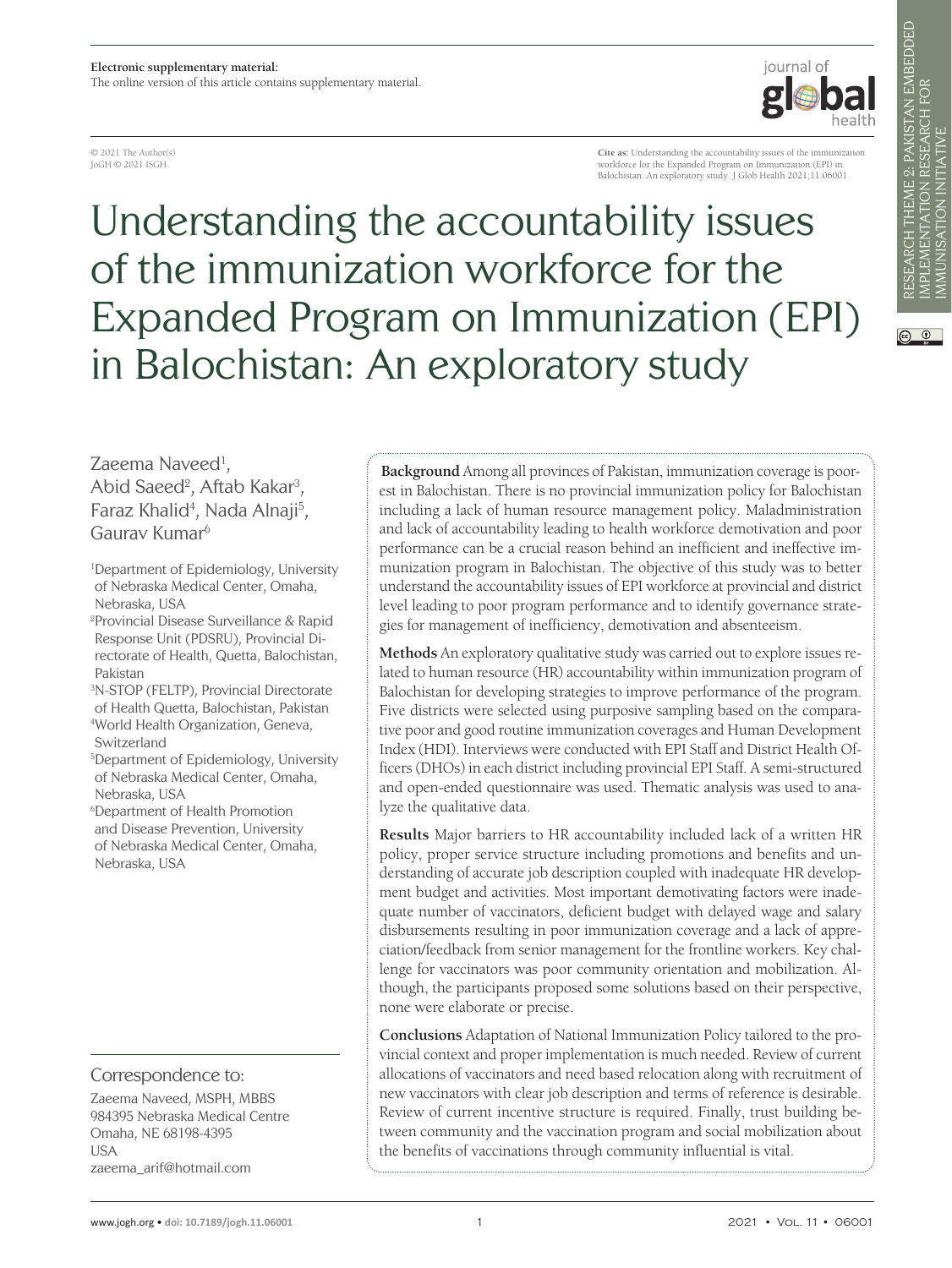The Expanded Programme on Immunization (EPI) was established in Pakistan as a standalone programme in 1978 [\[1](#page-8-0)]. It was executed under the federal Ministry of Health and the national health policy [\[2](#page-8-1)] until the country's 18th amendment in 2010 that devolved legislative and executive functions to the provinces [\[3](#page-8-2)]. The amendment, although considered promising with the advent of provincial autonomy, also raised concerns that some provinces might lack the capacity to manage the new responsibilities they were given [\[4](#page-8-3)[-6](#page-8-4)]. Today, the local level frontline workforce for routine immunization is comprised of vaccinators who serve in both static facility-based areas and out-of-catchment (outreach) areas [\[7](#page-8-5)]. Major providers of immunization services include basic health units (BHUs) and rural health centres (RHCs) [\[8](#page-8-6)]. The immunization programme is supported by external resources from donors, such as Gavi, the Vaccine Alliance and UNICEF [\[9](#page-8-7)] and local development funds [\[10](#page-8-8)].

Although Balochistan is the largest province in terms of land mass in Pakistan, it comprises only six percent of the country's population. The population is scattered over large, hard-to-reach and security compromised areas. The province has the lowest EPI coverage of all provinces in the country [[11\]](#page-8-9). According to the 2017 Demographic and Health Survey, almost 20% of children aged 12-23 months had all age-appropriate vaccinations [\[12](#page-8-10)]. As per the Balochistan's Comprehensive Multi-Year Plan (cMYP) 2014-2018, there is neither a provincial immunization policy nor a human resource (HR) management policy in place in Balochistan [[13\]](#page-8-11). The cMYP also states that provincial EPI annual plans are not comprehensive enough and there is a Lack of effective communication and coordination among executive district officers (EDOs) and the provincial EPI coordinator [[13\]](#page-8-11) (the organogram of EPI Balochistan has been shown in **[Figure 1](#page-1-0)**). There is inadequate number of qualified technical staff for vaccination, surveillance, monitoring, evaluation and cold chain management [[14](#page-8-12)[,15](#page-8-13)]. Furthermore, over-burdened and demotivated vaccinators coupled with delayed fund disbursement and lack of a proper service structure may lead to low performance of the programme.

A strong health workforce is a vital component of the World Health Organization's (WHO's) health system framework [\[16](#page-8-14)]. Demotivation leading to poor performance and absenteeism can be a crucial reason behind an

<span id="page-1-0"></span>

Figure 1. Organogram of Expanded Programme on Immunisation (EPI) Balochistan.

inefficient immunization programme. Apart from lack of funding, weak administration and lack of accountability can be important barriers to the success of immunization programmes [\[17](#page-8-15),[18](#page-8-16)]. In order to develop an effective monitoring, supervision, and accountability system, it is important to investigate the factors that lead to lack of responsibility, especially at the frontline workforce level. This is a crucial knowledge gap at both provincial and district levels for Balochistan's immunization programme. This study aimed to explore HR accountability challenges hindering immunization service delivery and factors influencing implementation outcomes, as well as identifying potential strategies for management of inefficiency, demotivation and absenteeism.

# METHODS

## Study design and conceptual framework

An exploratory qualitative study was conducted to better understand the perspectives of provincial and district level health officials on HR accountability challenges. The qualitative study design enabled a holistic approach to explore complex realities, latent or evident, constructed by individuals specifically in the context of their everyday interactions [\[19](#page-8-17)]. The study was broadly guided by the conceptual framework, which includes the three most frequently described dimensions of accountability in the literature: answerability, enforcement and responsibility (**[Figure 2](#page-2-0)**):

- Answerability determines the condition to inform, elucidate and justify decisions and actions to those affected by these decisions and to those who established the rules [\[20](#page-8-18),[21\]](#page-8-19).
- Enforcement regulates the capability to reward good performance or execute sanctions to reprimand bad performance against set standards in an agreement between parties [\[20,](#page-8-18)[21](#page-8-19)].
- Responsibility requires that all actors should have clearly defined duties, objectives, and performance standards [\[20](#page-8-18),[21](#page-8-19)].

RESEARCH THEME 2: PAKISTAN EMBEDDED

IMPLEMENTATION RESEARCH FOR IMMUNISATION INITIATIVE

RESEARCH THEME 2: PAKISTAN EMBEDDED<br>IMPLEMENTATION RESEARCH FOR<br>IMMUNISATION INITIATIVE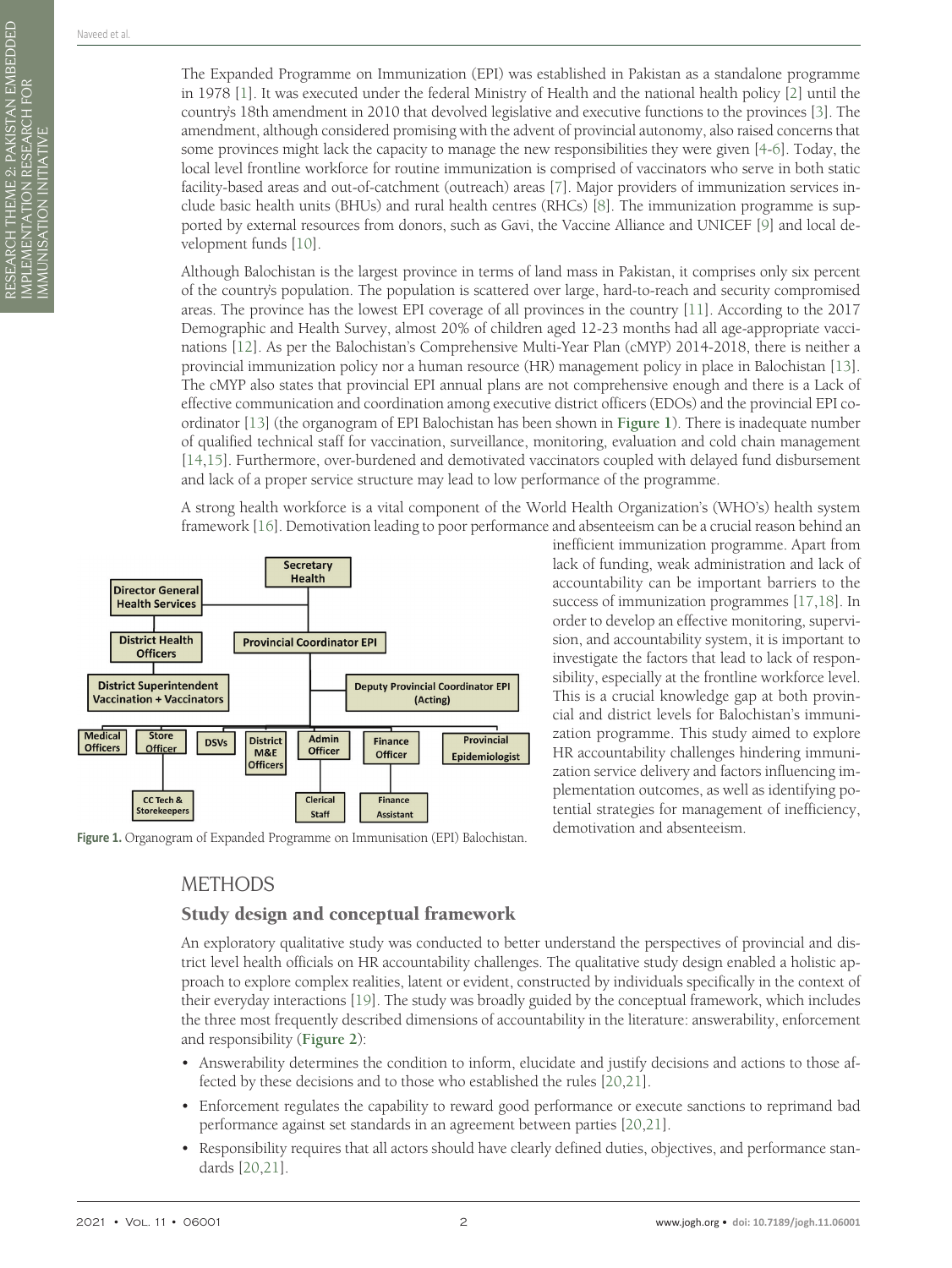<span id="page-2-0"></span>

Figure 2. Conceptual framework for the study: Answerability, enforcement, and responsibility.

The elements affecting each of the three dimensions were assigned based on the three types of actors: stakeholders, providers and patients/citizens. These actors play important individual and interlinked roles regarding accountability as described in the health governance framework by Brinkerhoff and Bossert [[22\]](#page-8-20). Stakeholders include policymakers and politicians in health ministries, provincial departments of health and district health management teams. Providers are represented by health workforce operating within primary health care facilities. Patients/citizens are the local community. Combining the dimensions of accountability and the actors involved, the conduct of responsibility advocates changes through actors,

including policy makers and managers with formal rules delineating roles, responsibilities, standards to perform against, proper supervision/monitoring and availability of resources. The conduct of answerability advocates changes by providing reliable data, efficient use of supplies and funding, achievement of targets and a decrease in demotivation and absenteeism. Finally, the conduct of enforcement promotes change by motivation and incentives, and sanctions and penalties.

# Study population and sampling

Purposive (Maximum variation) sampling was used to select the study areas while random sampling was used to select the study participants from within each district. The five districts, Pishin, Harnai, Jhal Magsi, Killa Abdullah and Killa Saifullah, were chosen based on vaccination coverage as well as on a review of each district's Human Development Index (HDI). According to EPI administrative data for January and February 2017, Harnai and Jhal Magsi had the poorest coverage for all routine vaccines (**[Figure 3](#page-2-1)**). Additionally, the HDI for these districts were in low (0.29) and medium ranges (0.43) respectively [\[23](#page-8-21)]. Killa Abdullah (HDI=0.24) and Killa Saifullah (HDI=0.42) are high security risk districts with low immunization coverage and high population movement as they border Afghanistan. Pishin was selected because of its high vaccination coverage (more than 80 per cent for each vaccine) and comparatively high HDI (0.6). This selection enabled the researchers to explore diverse districts to investigate the different issues faced by EPI in Balochistan.

Ten vaccinators were selected randomly from every district except for Harnai and Killa Abdullah, where only five and seven vaccinators were interviewed, respectively, due to saturation of information. Within each district, the total number of vaccinators served as the sampling frame. Every vaccinator was assigned a number and random number generator was used to select a subset. In addition, four district health officers (DHOs), four district superintendents of vaccination/assistant superintendents of vaccination (DSVs/ASVs) and three provincial EPI staff were interviewed. The total sample size was 53, which was enough for result saturation.

<span id="page-2-1"></span>

**Figure 3.** Vaccination coverages for districts of Balochistan, January-September 2017.

## Data collection and analysis

Data were collected at the respective workplaces of the participants. The interviews were conducted in a separate room with only the interviewer and the interviewee present. Interview guides were designed based on the dimension of accountability [\[22](#page-8-20)]. The major focus of the questions was to explore the phenomena of responsibility and enforcement, their existence and the effect on answerability. Field guides were were translated into the local language (Urdu) and pretested on two vaccinators per district before administration. Appropriate changes were made to the language of the questions hard to understand. Field guide has been provided as Appendix S1 of the **[Online Sup](#page-8-22)[plementary Document](#page-8-22)**.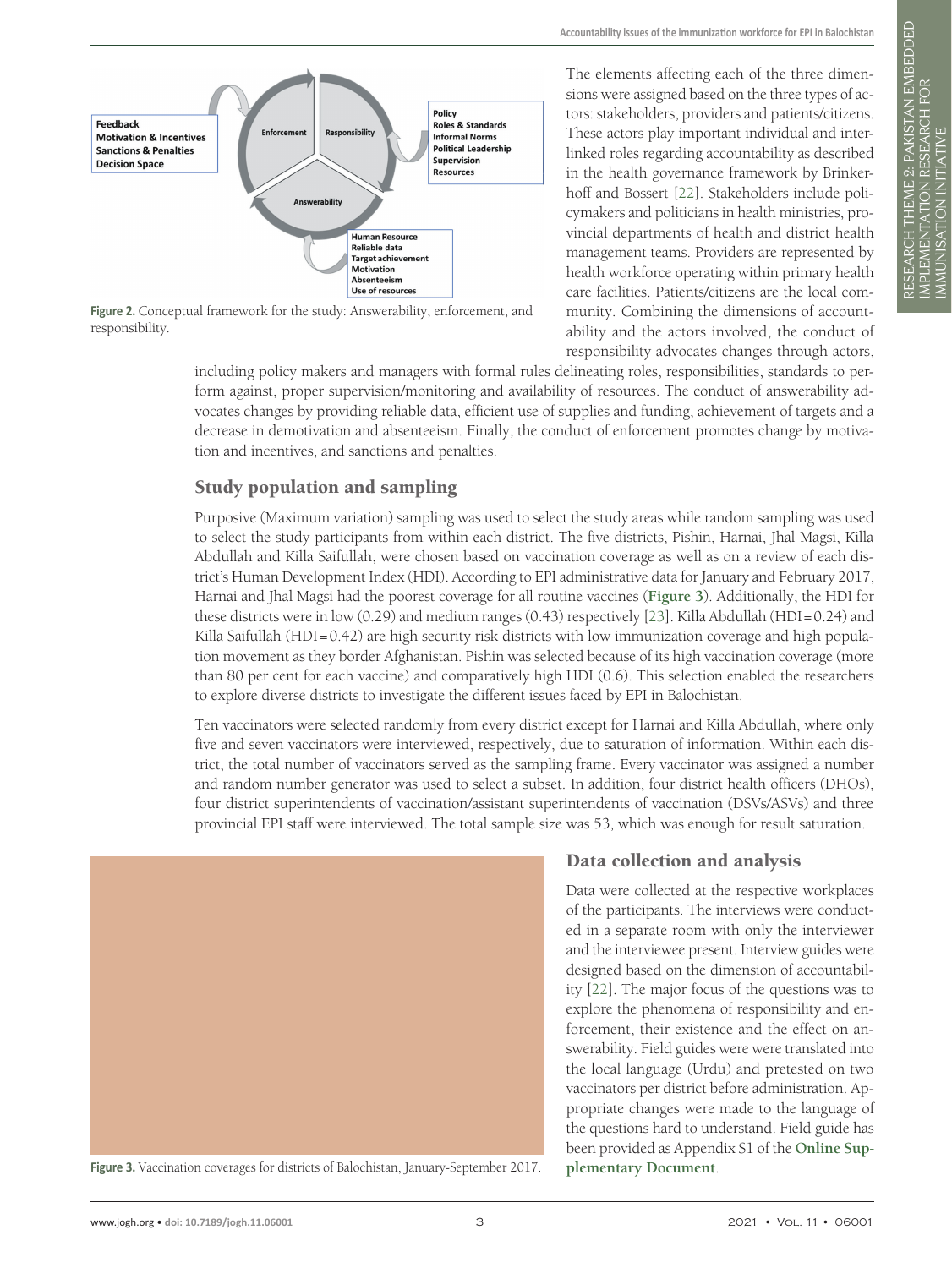RESEARCH THEME 2: PAKISTAN EMBEDDED

IMPLEMENTATION RESEARCH FOR IMMUNISATION INITIATIVE

RESEARCH THEME 2: PAKISTAN EMBEDDED<br>IMPLEMENTATION RESEARCH FOR<br>IMMUNISATION INITIATIVE

The questions were semi-structured and open-ended, and the questionnaire was divided into four specific sections. The first section explored the existence and implementation of policy, rules and regulation regarding human resource management and development, along with the availability of material and monetary resources. The second part determined the level of community support and mobilization in relation to the accomplishment of targets by the immunization staff. The next section explored the potential role enforcement could play in enhancing answerability. The last section asked the participants to identify major challenges that hindered their performance and to suggest practical potential solutions.

The interviews were conducted by trained interviewers in local language (Urdu) and were transcribed and translated back into English. The interviews were conducted by the two co-authors of the present study (AK and AS) and their colleagues from the field epidemiology and laboratory training program (FELTP). The interviewers were previously experienced as well as provided further training for the current project. None of the interviewers held a supervisory hierarchical position to the interviewees. Two researchers (ZN and AS) worked separately on translation and developed consensus on key findings. The study was a thematic analysis characterized by coding and categorization of data to explore large amounts of textual information [\[24](#page-9-0),[25\]](#page-9-1). Transcribed documents were entered into MAXQDA12.3.2 (VERBI GmbH Berlin, 2017) and analysed through inductive and deductive approaches. The deductive approach was limited to the broad topics of responsibility, answerability and enforcement that were carried into results as major themes with subthemes that had no predetermined theories for the data supporting them but evolved inductively. The questions were divided under the three domains of responsibility, answerability and enforcement. Open semantic codes were developed within each domain and grouped under categories. Categories with the same contextual information were collapsed and combined into sub-themes. The study was approved by the internal review board of the Health Services Academy.

# RESULTS

The median age of participants was 40 years (mean= 39.5). They had a median education of 12 years (mean=13.3) and a median work experience of 17 years (mean=15.9). The results were compiled under four major predetermined themes of responsibility, answerability, enforcement and potential solutions. Each major theme comprised subthemes that emerged through inductive thematic analysis.

# A. Responsibility

### *The non-existence of HR policy*

All participants indicated that there is no HR policy document for the EPI. One interviewee stated:

*"We do not have anything known as the human resource policy; we don't even have a provincial health policy let alone the EPI policy."*

### *Documented job description*

Majority of participants reported receiving only an appointment letter when they assumed their position, which they called by various terms, such as "order copy," "job order," "contract copy" and "job notification." One vaccinator stated:

*"At the time of appointment, we received only one order copy in which it was mentioned that I am appointed as a vaccinator, and my prime job is vaccination. No other description was written on that."*

The participants were of the view that the non-existence of job description makes it difficult for them to understand their responsibilities and thus what is expected of them.

### *Staff training and orientation policies*

When asked if they received formal training after being hired, almost half of vaccinators reported receiving it, whereas the others denied receiving it, with some refuting getting any training at all.

*"Yes, orientation and training are given at the time of hiring about our job description, roles and responsibilities and vaccination. Then we are attached with senior fellows to train us practically."*

*"People might have given orientation and might have been told about stuff, but I don't know about it, I didn't get any such thing as training."*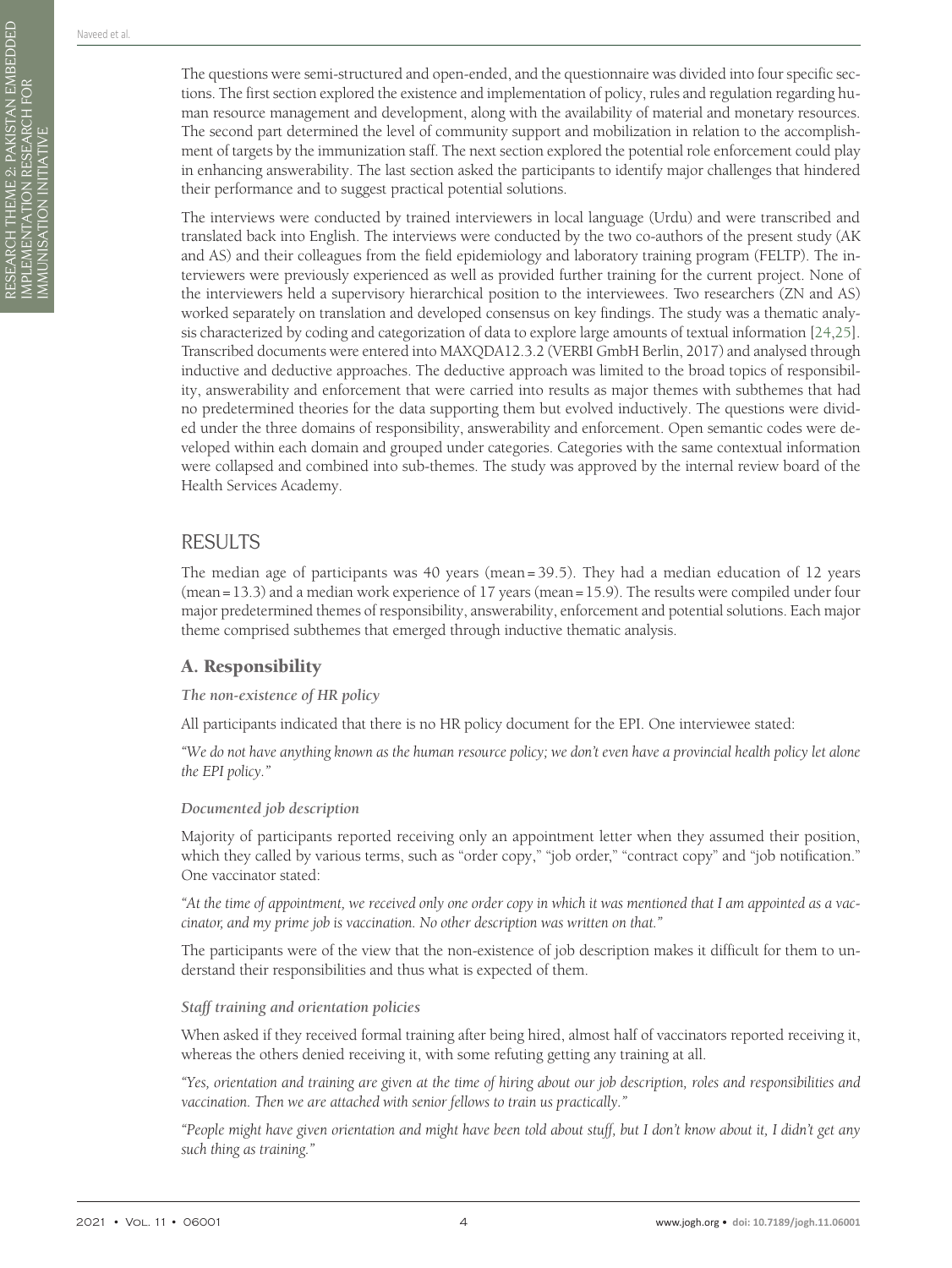# B. Answerability

*HR shortage*

The problem of a shortage of vaccinators was voiced unanimously. One such response was:

*"…the vaccinators are deficient in number, I look after both the static centre, and outreach and my work is affected. It is very evident that due to fewer vaccinators, the staff is overburdened".*

Some vaccinators expressed the need for female vaccinators:

*"We have less vaccinators. In Pishin, 12 of our UCs have no vaccinator. It is a widely-scattered district touching the Pak Afghan border; we need more vaccinators and especially female vaccinators who can easily go inside each house and vaccinate each child during outreach activity."*

The shortage demotivates for the vaccinators:

*"We are overburdened with the vaccination work due to lack of vaccinators and due to polio campaigns."*

Senior officials had a similar response:

*"We have 943 vaccinators available, but our requirement is 1,685. We have demanded it a lot of times from Chief Minister (CM) at each forum and each review meeting."*

About employee turnover, the consensus was nobody resigns and thus the turnover is not responsible for the shortage.

#### *Lack of resources*

The second major constraint that demotivates and hinders vaccinator performance identified by participants was lack of resources, including material, monetary and logistic resources both for static and outreach activities. Needs frequently mentioned by frontline staff included ice-lined refrigerators (ILRs), bikes and vehicles, petrol, oil and lubricants (POLs), solar panels to keep ILRs running, travelling and daily allowances (TA/DA), and office space.

*"We don't have enough bikes, vehicles, money for their repair and ILRs but the major issues are corruption in funds and resources. Money does come for these things but is not properly utilized."*

Another vaccinator explained:

*"We have fewer resources and budget for something like vehicles and POLs for outreach activity. In the past, we used*  to get 400 rupees per diem, but now we get 200 rupees as TA/DA of outreach. Earlier, we used to get 3 litres of petrol *and now 1 litre for our bike for outreach that is a total 13 litres a month. It is not sufficient for covering widely scattered areas of the district for outreach, and this is very demotivating."*

*Poor community mobilization as a performance constraint*

The third major limitation to performance was lack of community mobilization.

*"People are not aware of the importance of routine immunization. Doctors are also not cooperative with us, if they refer children to vaccinators in the hospital and educate parents regarding routine immunization it will be good".*

*"Social mobilization is very much needed. The community is very rigid; chronic refusals are more in number due to lack of education and awareness."*

#### *Availability of district human resource development (HRD) budget*

A key complaint that vaccinators made was of the lack of a district HR budget and the absence of a specific person responsible for any such activities. However, some senior staff did mention that partner organizations provide support and budget for the trainings. A few mentioned that district budgets are available, although deficient and varied.

*"Yes, I think the budget is there, but we get very less training."*

#### *Trainings as a part of HRD*

Majority said that trainings do occur but on very irregular basis. However, the rest  $(n=14)$ , proclaimed having no training at all. As one vaccinator stated: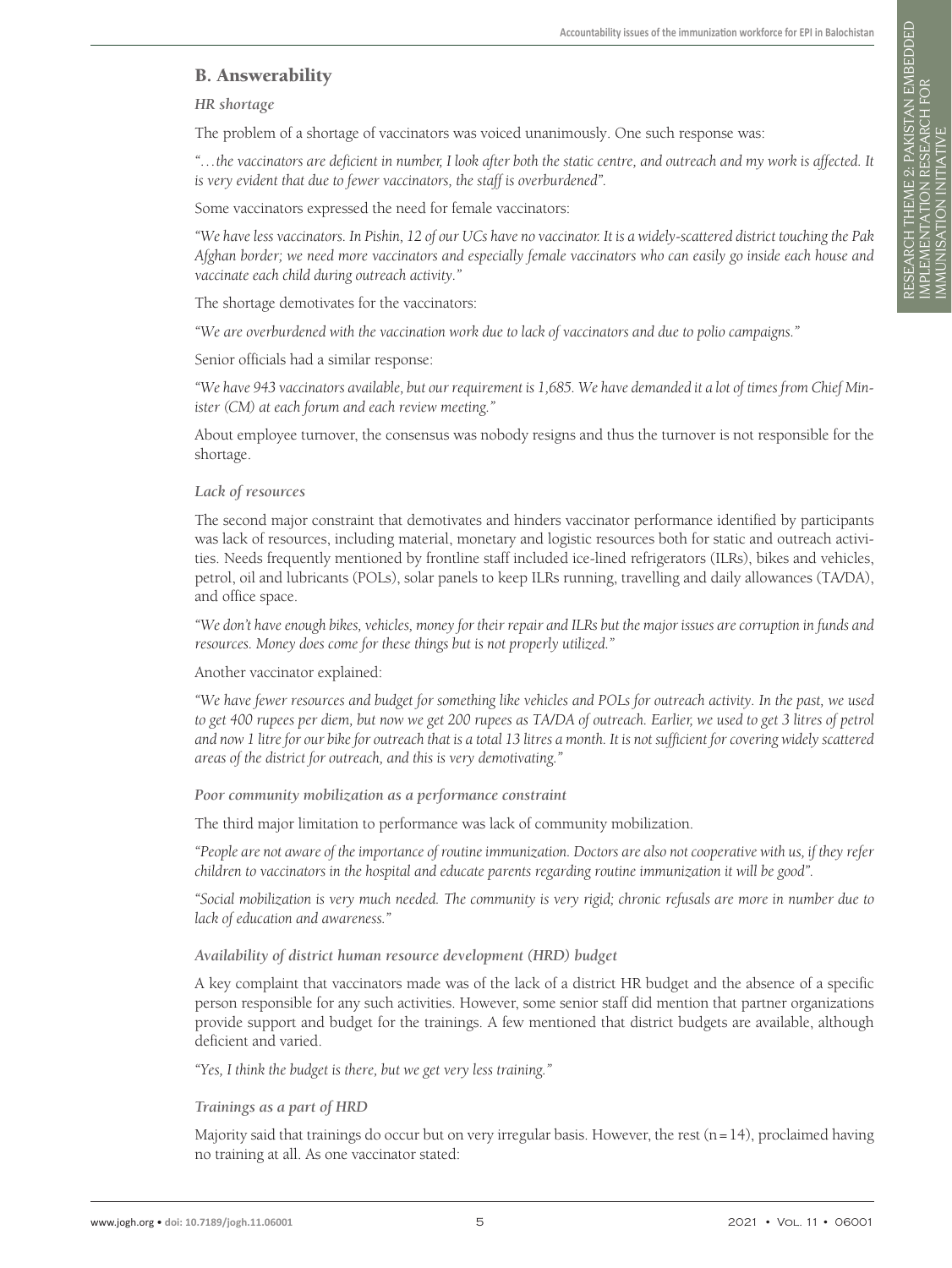RESEARCH THEME 2: PAKISTAN EMBEDDED

IMPLEMENTATION RESEARCH FOR IMMUNISATION INITIATIVE

RESEARCH THEME 2: PAKISTAN EMBEDDED<br>IMPLEMENTATION RESEARCH FOR<br>IMMUNISATION INITIATIVE

## C. Enforcement

#### *Salary and benefit structure*

When asked about their salary and benefits structure, all participants said that they get a regular monthly salary that is never delayed. However, they did complain about their salary being too low and that there is no defined benefit system including health insurance and paid vacation. About the service structure and promotions, stark variance was observed between higher level and frontline staff. One of the vaccinators said:

*"We don't have a service structure for vaccinators, we get inducted as a vaccinator in scale 5 and retire in the same scale, and there is no promotion system". In contrast, a senior official stated:*

*"They are appointed in grade 5 and promote till 16th grade and retire".*

#### *Supervision and assistance*

With a few exceptions, most interviewees indicated that a district supervision plan is in place, however, some questioned whether the supervisory plan is followed to the fullest.

*"This thing is not on the ground, only in papers everything is present, and we usually get monitored and supervised only during the campaigns."*

Third-party monitors were also mentioned about monitoring activities.

*"At district level, DHO, DSV, ASV, WHO, UNICEF and monitors from provincial EPI do the supervision and monitoring of all union councils."*

#### *Disciplinary measures and accountability procedures*

Most front-line workers denied having any specific discipline procedures or protocols and were of the view that DHOs do whatever they consider best. A vaccinator mentioned:

*"DHO is the authority, if any complaint comes, he sets up inquiry and asks for explanation but there have never been any terminations. I think there may be a system, but we never saw it being implemented." However, one senior official mentioned an interesting and possibly effective intervention to avert absenteeism and to monitor performance known as E-Vaccs that Punjab is already using.*

*"To monitor the performance of vaccinators, EPI Balochistan has taken support from Punjab Institute of Technology Board (PITB), they have provided us a software (E-Vaccs) free for three years. This has created a problem for vaccinators who didn't perform honestly. Now, 25 vaccinators of Quetta district have been issued show-cause notice by* secretary health and pay has been stopped."

#### *Performance evaluation*

Most respondents said there is no such thing as performance evaluation or refresher training.

*"There is no performance evaluation for us. We were told they will start in 2017 but still not started".*

An opposing statement came from another vaccinator from Kila Saifullah.

*"Yes, each month EPI review meeting is held with the support of UNICEF for performance evaluation by district EPI coordinator supported by UNICEF."*

#### *Lack of appreciation and incentives*

The most common sources of demotivation mentioned by the respondents were lack of appreciation and lack of performance-based incentives. Participants discussed the importance of incentives not just in the form of money, but also in terms of promotions, salary bonus, verbal appreciation, prizes and certificates.

*"Indeed, it plays an important role, if the staff is working hard and he/she is dutiful, and still he/she is not appreciated and not given any incentive, prize or certificate he /she is badly discouraged and demotivated."*

#### *Lack of feedback and remedial actions*

Another major source of demotivation identified was lack of feedback and corrective actions based on data and complaints submitted by the vaccinators.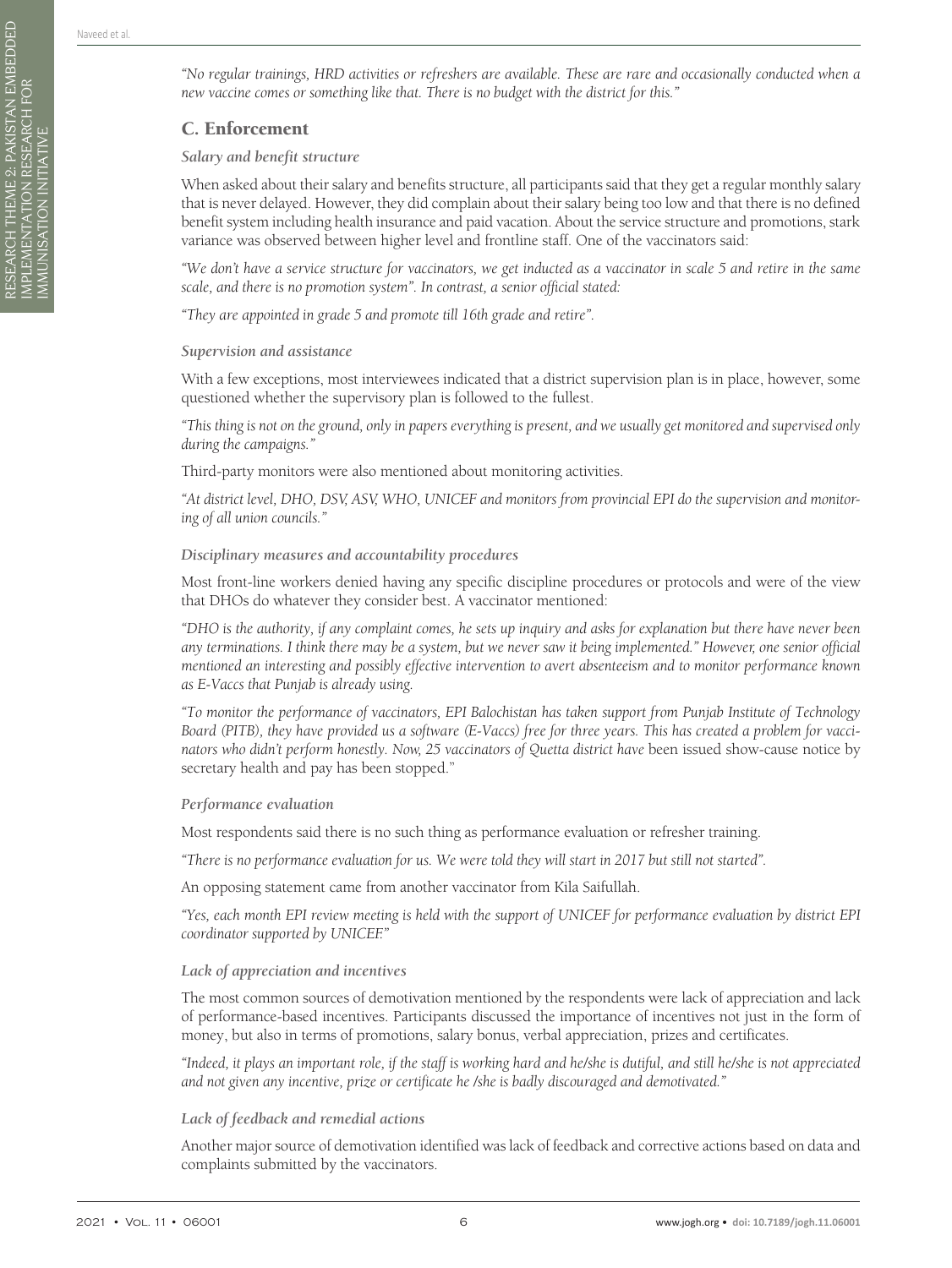*"We always send our reports, issues, and recommendations to higher-ups, but we never get any feedback or action on highlighted issues to date."*

*Lack of monetary and material resources*

Another major demotivator was lack of budget for material resources. As one vaccinator explained:

*"We have fewer resources and budget for something like vehicles and POL for outreach activity. In the past, we used to get 400 rupees as periderm, but now we get 200 rupees as TA/DA of outreach. Earlier, we used to get 3 liters petrol and now 1 liter for our bike for outreach that is a total 13 liters a month. It is not sufficient for covering widely scattered areas of the district for outreach, and this is very demotivating."*

### D. Solutions to major challenges

As shown above, the major challenges identified include lack of resources, lack of community mobilization, deficient vaccinators, lack of appreciation, poor monitoring and supervision, difficult geographical access, unclear roles and responsibilities, absenteeism and delayed corrective actions. Participants identified some solutions to these specific challenges. However, most of the solutions were brief and generalized with no specification of time, place or person responsible.

*"Female vaccinators are scant in our province. There should be more employment of female vaccinators so that they may also go inside the houses."*

*"Religious leaders should be more involved to create awareness about vaccination in the community and government should instruct teachers, and they should tell parents about routine immunization."*

*"DHO and DSV should pay more visits to the centres and outreach to supervise and monitor."*

*"There should be a separate committee for ensuring accountability in the EPI with new measures."*

# **DISCUSSION**

Vaccination coverage in Balochistan is significantly lower than other regions in Pakistan, 18.6 per cent vs 65.6 per cent in Punjab, 35.4 per cent in Sindh and 37.1 per cent in Khyber Pakhtunkhwa (KP) [[12\]](#page-8-10). This alarmingly low vaccination coverage requires an urgent plan of action to improve the EPI in this region. HR accountability issues may contribute to the current challenges of the EPI and resulting low coverage.

The current study aimed to explore these HR accountability issues in the context of local settings with key stakeholders working in EPI in Balochistan. The study utilized qualitative methods to investigate the factors associated with the HR accountability in Balochistan and revealed that HR accountability is complicated and is affected by different factors ranging from availability of human and material resources to community mobilization and participation, with everything having a basis in the EPI policy. In addition, the wide variety of factors affects motivation and sense of responsibility of the front-line staff, resulting in poor immunization coverage. The existing literature led us to develop a conceptual framework (**[Figure 1](#page-1-0)**) that encompasses the three major dimensions of accountability that not only govern associations of various human resource issues but also govern the actors fundamental to each dimension.

Perceived challenges for EPI staff and managers can be classified into three levels: staff level, management level and community level. At the staff level, the EPI in Balochistan suffers from a severe shortage of staff and current staff members are overworked and are not able to fulfill the high demand. The shortage becomes even more troublesome when vaccinators are employed in additional polio immunization campaigns. The adverse effect that staff shortages can have on immunization coverage in other settings has been established in the literature [\[26](#page-9-2),[27\]](#page-9-3). As mentioned in the Balochistan's cMYP and by one of the participants, the district and provincial health departments need to prioritize the issue and accelerate the planned recruitments. Furthermore, a review of the allocation of existing human resources and reallocation if possible, could be another way to address staff shortages. The results did not find staff turn over to be a problem but rather creating positions and hiring.

In addition, most participants complained of low salaries, lack of career opportunities provided by the EPI. The issues of staff shortages and low salaries are very often encountered in developing country settings [\[28,](#page-9-4)[29](#page-9-5)]. Although financial incentives to staff should be considered, more innovative non-financial incentives should be utilized by the district government to ensure that the staff members are motivated to deliver sustainable quality services. Evidence from other developing countries in utilizing non-financial incentives shows great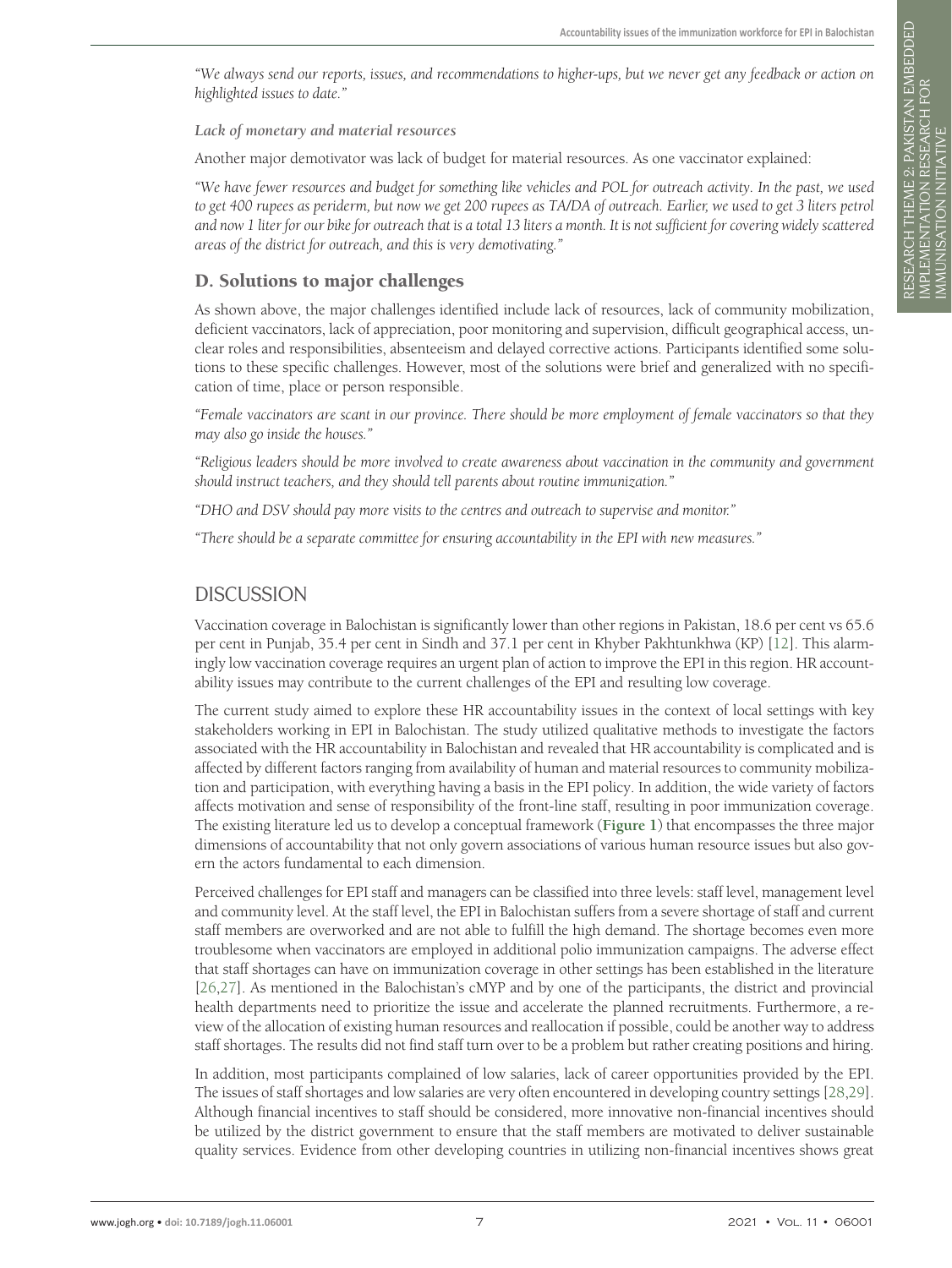RESEARCH THEME 2: PAKISTAN EMBEDDED

IMPLEMENTATION RESEARCH FOR IMMUNISATION INITIATIVE

RESEARCH THEME 2: PAKISTAN EMBEDDED<br>IMPLEMENTATION RESEARCH FOR<br>IMMUNISATION INITIATIVE

At the management level, the lack of clear job description, formal training, supervision and accountability process were all challenges that emerged in the results. The need for a clear job description was identified in the evaluation of other health programmes in Pakistan [\[32](#page-9-8)], suggesting that this is not unique to Balochistan Province. A clear job description is vital to assess the achievements against the expectations/responsibilities. A study conducted in Georgia found that provider-based interventions, such as supportive supervision, can have positive effects on immunization programme indicators [[33](#page-9-9)]. Staff training and refreshers were mentioned by many respondents, and dissatisfaction was expressed by most. Both at the federal and district level, the HR policy needs to incorporate a proper and comprehensive training schedule not only about vaccination schedules but also administration, storage, adverse events following immunization (AEFI), record keeping and communication skills.

Although the research questions were not focused on community mobilization, this topic emerged in several interviews. Community mobilization is the process of bringing together all societal and personal influences to raise awareness of and demand for health care, assist in the delivery of resources and services, and cultivate sustainable individual and community involvement [\[34](#page-9-10)]. Important barriers for community mobilization that were identified in this study included the lack of community awareness on the importance of vaccinations, and the lack of support and coordination between health providers and EPI services. Further research is needed specifically in context to province of Balochistan that is characterized by unique cultural and political dynamics compared to other parts of the country, to evaluate the most common barriers to community mobilization, and the lack of trust between the community and the vaccination programme. This was out of the scope of the current study. Most of the best practices in the literature are based on community mobilization through education and information dissemination and are found to have significant improvement in vaccination coverage [\[35](#page-9-11)-[38\]](#page-9-12).

The credibility of the findings was ensured using multiple procedures. The data collectors had no difficulty in establishing prolonged engagement as they work with the health department and understand the culture. Source and analyst triangulation were established. Different cadres were interviewed for information and data was analysed independently by two researchers to look at different aspects of information. Due to time limitations, no negative case analysis or member checks and external audits could be performed. Although the districts were selected purposely to have maximum variation so that it is more generalizable at the provincial level, there may still be unexplored factors specific to other districts.

# **CONCLUSION**

The findings of this study suggest that the non-existence of a provincial HR policy is seen as a main barrier to programme performance in Balochistan. There, it is recommended that Pakistan's national immunization policy be adapted by the Balochistan provincial health department including a detailed description of rules, regulations and procedures based on the local context. Development of clear job descriptions and TORs followed by hiring and appointments of new staff members should be initiated as soon as possible preceded by a proper need assessment of resources. This desires a bottom-up approach starting at each district steered by EDOs with stewardship and approval at the provincial level. In addition, findings of this study strongly support the need for modification and proper implementation of a training schedule not only on vaccine administration but also on vaccine management and communication skills. Record keeping is vital to ensuring that staff is accountable for practicing what they learn in training sessions. Another important intervention to boost the motivation and sense of responsibility of the front-line workers is a well-defined incentive and appreciation system. Lastly, it is recommended that a comprehensive community mobilization programme is designed and implemented. In the context of Balochistan, educational sessions, postal or telephonic reminders, and parental incentive schemes (some monetary benefits on initiating and then regularly following up for updating immunization status of the child) may prove to be successful.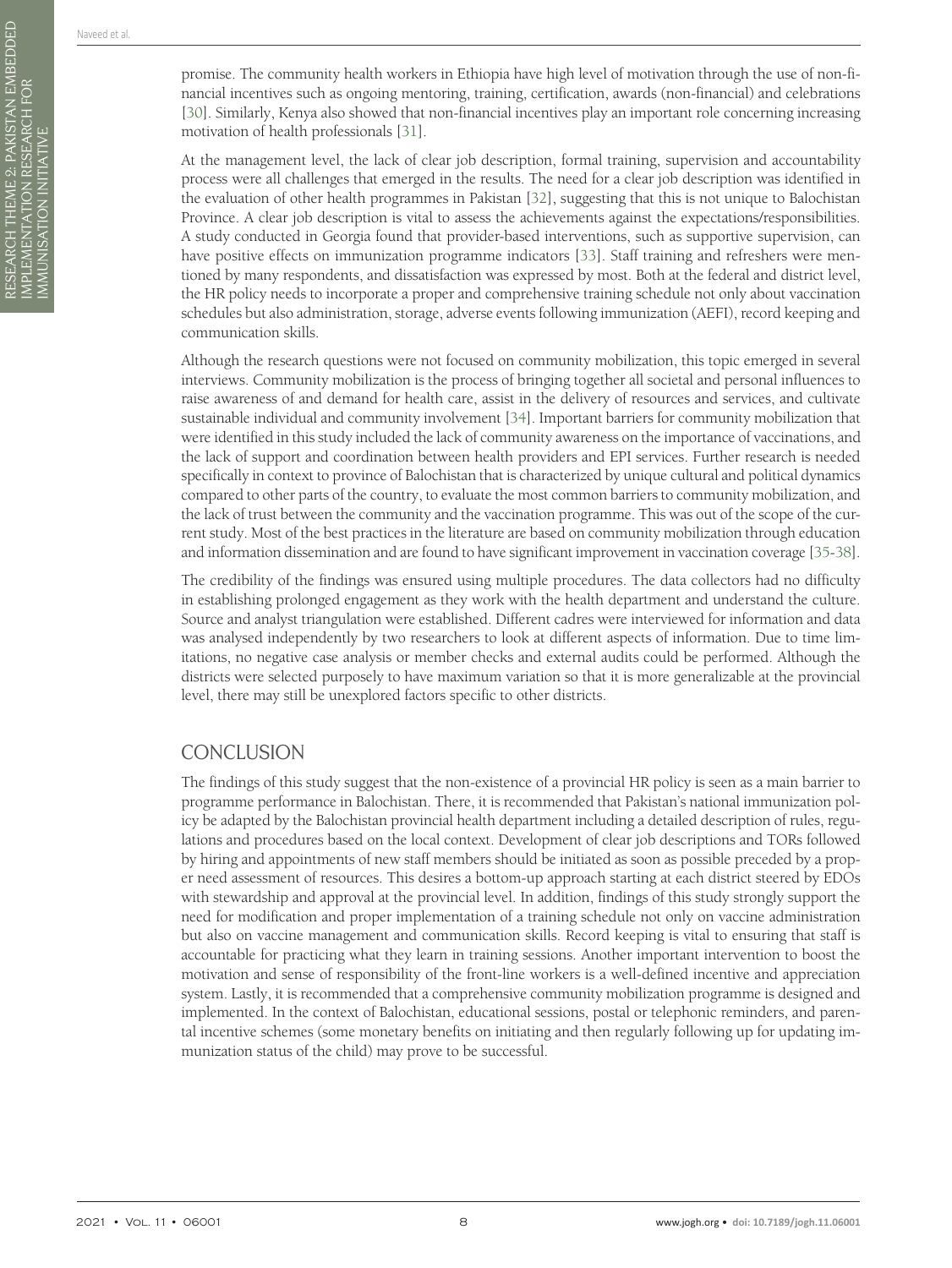**Acknowledgments:** We are grateful for the support extended to us by UNICEF Pakistan and Health Services Academy (HSA) Islamabad (specifically Dr Babar Tasneem Sheikh and Dr Asm Shahabuddin) that lead to a successful completion of this project. We would also like to thank all data collectors and study participants at provincial and district level.

**Funding:** This research was funded by Gavi, the Vaccine Alliance and supported by Alliance for Health Policy and Systems Research and UNICEF.

**Authorship contributions:** The study was conceived by ZN, AS and AK. Methodological advice was provided by FK. Data analysis was performed by ZN, NA and GK. Manuscript writing, reviewing, and editing was done by ZN, AS, AK, FK, NA and GK. Revision was done by ZN and AS.

**Competing interests:** The authors completed the ICMJE Unified Competing Interest form (available upon request from the corresponding author) and declare no conflicts of interest.

<span id="page-8-22"></span>**Additional material** [Online Supplementary Document](http://jogh.org/documents/2021/jogh-11-06001-s001.pdf)

- <span id="page-8-0"></span>1 World Health Organization. Pakistan Expanded Programme on immunization. 2017. Available: [http://www.emro.who.int/pak/](http://www.emro.who.int/pak/programmes/expanded-programme-on-immunization.html) [programmes/expanded-programme-on-immunization.html](http://www.emro.who.int/pak/programmes/expanded-programme-on-immunization.html). Accessed: 11 November 2017.
- <span id="page-8-1"></span>2 Owais A, Khowaja AR, Ali SA, Zaidi AKM. Pakistan's Expanded Program on Immunization: An overview in the context of polio eradication and strategies for improving coverage. Vaccine. 2013;31:3313-9. [Medline:23707167](https://www.ncbi.nlm.nih.gov/entrez/query.fcgi?cmd=Retrieve&db=PubMed&list_uids=23707167&dopt=Abstract) [doi:10.1016/j.vac](https://doi.org/10.1016/j.vaccine.2013.05.015)[cine.2013.05.015](https://doi.org/10.1016/j.vaccine.2013.05.015)
- <span id="page-8-2"></span>3 Masud T, Navaratne KV. The Expanded Programme on Immunization in Pakistan: Recommendations for improving performance. Health, Nutrition and Population (HNP) discussion paper. Washington DC: World Bank; 2012.
- <span id="page-8-3"></span>4 Mazhar A, Shaikh BT. Reforms in Pakistan: Decisive times for improving maternal and child health. Healthc Policy. 2012;8:24- 32. [Medline:23968601](https://www.ncbi.nlm.nih.gov/entrez/query.fcgi?cmd=Retrieve&db=PubMed&list_uids=23968601&dopt=Abstract) [doi:10.12927/hcpol.2012.23015](https://doi.org/10.12927/hcpol.2012.23015)
- 5 Nishtar S, Mehboob AB. Pakistan prepares to abolish ministry of health. Lancet. 2011;378:648-9. [Medline:21549420](https://www.ncbi.nlm.nih.gov/entrez/query.fcgi?cmd=Retrieve&db=PubMed&list_uids=21549420&dopt=Abstract) [doi:10.1016/S0140-6736\(11\)60606-5](https://doi.org/10.1016/S0140-6736(11)60606-5)
- <span id="page-8-4"></span>6 Bossert TJ, Mitchell AD. Health sector decentralization and local decision-making: Decision space, institutional capacities and accountability in Pakistan. Soc Sci Med. 2011;72:39-48. [Medline:21134705](https://www.ncbi.nlm.nih.gov/entrez/query.fcgi?cmd=Retrieve&db=PubMed&list_uids=21134705&dopt=Abstract) [doi:10.1016/j.socscimed.2010.10.019](https://doi.org/10.1016/j.socscimed.2010.10.019)
- <span id="page-8-5"></span>7 Hasan Q, Bosan A, Bile K. A review of EPI progress in Pakistan towards achieving coverage targets: Present situation and the way forward. East Mediterr Health J. 2010;16:S31-8. [Medline:21495586](https://www.ncbi.nlm.nih.gov/entrez/query.fcgi?cmd=Retrieve&db=PubMed&list_uids=21495586&dopt=Abstract) [doi:10.26719/2010.16.Supp.31](https://doi.org/10.26719/2010.16.Supp.31)
- <span id="page-8-6"></span>8 Ahmed J, Shaikh BT. The state of affairs at primary health care facilities in Pakistan: Where is the state's stewardship? East Mediterr Health J. 2011;17:619. [Medline:21972487](https://www.ncbi.nlm.nih.gov/entrez/query.fcgi?cmd=Retrieve&db=PubMed&list_uids=21972487&dopt=Abstract) [doi:10.26719/2011.17.7.619](https://doi.org/10.26719/2011.17.7.619)
- <span id="page-8-7"></span>9 GAVI. Investing in immunization through the GAVI alliance: The evidence base. Geneva: GAVI, the Vaccine Alliance; 2010. Accessed: 15 November 2017.
- <span id="page-8-8"></span>10 Husain S, Omer S. Routine immunization services in Pakistan: Seeing beyond the numbers. East Mediterr Health J. 2016;22:201. [Medline:27334077](https://www.ncbi.nlm.nih.gov/entrez/query.fcgi?cmd=Retrieve&db=PubMed&list_uids=27334077&dopt=Abstract) [doi:10.26719/2016.22.3.201](https://doi.org/10.26719/2016.22.3.201)
- <span id="page-8-9"></span>11 Pakistan EPI. Comprehensive multi-year plan, immunization program of Pakistan. 2014. Available: [http://epi.gov.pk/wp-con](http://epi.gov.pk/wp-content/uploads/2014/09/National-cMYP.pdf)[tent/uploads/2014/09/National-cMYP.pdf](http://epi.gov.pk/wp-content/uploads/2014/09/National-cMYP.pdf). Accessed 12 May 2017.
- <span id="page-8-10"></span>12 NIPS and ICF. Pakistan demographic and health survey 2017–18. PDHS. c2017. Available from [https://dhsprogram.com/pubs/](https://dhsprogram.com/pubs/pdf/FR354/FR354.pdf) [pdf/FR354/FR354.pdf.](https://dhsprogram.com/pubs/pdf/FR354/FR354.pdf) Accessed: 12 May 2017.
- <span id="page-8-11"></span>13 Pakistan EPI. Comprehensive multiyear plan immunization program of Balochistan province. 2014. Available: [http://epi.gov.](http://epi.gov.pk/wp-content/uploads/2018/04/BAL.pdf) [pk/wp-content/uploads/2018/04/BAL.pdf.](http://epi.gov.pk/wp-content/uploads/2018/04/BAL.pdf) Accessed: 12 May 2017.
- <span id="page-8-12"></span>14 Dräger S, Gedik G, Dal Poz MR. Health workforce issues and the global fund to fight AIDS, tuberculosis and malaria: An analytical review. Hum Resour Health. 2006;4:23. [Medline:16930480](https://www.ncbi.nlm.nih.gov/entrez/query.fcgi?cmd=Retrieve&db=PubMed&list_uids=16930480&dopt=Abstract) [doi:10.1186/1478-4491-4-23](https://doi.org/10.1186/1478-4491-4-23)
- <span id="page-8-13"></span>15 GAVI. Joint appraisal report. 2016. Available:<http://www.gavi.org/country/pakistan/documents/>. Accessed: 18 October 2017.
- <span id="page-8-14"></span>16 World Health Organization. Health services development; the WHO health system framework. 2017. Available: [http://www.](http://www.wpro.who.int/health_services/health_systems_framework/en/) [wpro.who.int/health\\_services/health\\_systems\\_framework/en/](http://www.wpro.who.int/health_services/health_systems_framework/en/). Accessed: 23 October 2017.
- <span id="page-8-15"></span>17 Brinkerhoff D. Accountability and health systems: Overview framework and strategies. Bethesda, MD: The Partners for Health Reform plus Project, Abt Associates Inc; 2003.
- <span id="page-8-16"></span>18 Pyone T, Smith H, Van Den Broek N. Frameworks to assess health systems governance: A systematic review. Health Policy Plan. 2017;32:710-22. [Medline:28334991](https://www.ncbi.nlm.nih.gov/entrez/query.fcgi?cmd=Retrieve&db=PubMed&list_uids=28334991&dopt=Abstract) [doi:10.1093/heapol/czx007](https://doi.org/10.1093/heapol/czx007)
- <span id="page-8-17"></span>19 Erlingsson C, Brysiewicz P. Orientation among multiple truths: An introduction to qualitative research. Afr J Emerg Med. 2013;3:92-9. [doi:10.1016/j.afjem.2012.04.005](https://doi.org/10.1016/j.afjem.2012.04.005)
- <span id="page-8-18"></span>20 Akpanuko EE, Asogwa IE. Accountability: A synthesis. International Journal of Finance and Accounting. 1926;2:164-73.
- <span id="page-8-19"></span>21 Brinkerhoff DW. Accountability and health systems: Toward conceptual clarity and policy relevance. Health Policy Plan. 2004;19:371-9. [Medline:15459162](https://www.ncbi.nlm.nih.gov/entrez/query.fcgi?cmd=Retrieve&db=PubMed&list_uids=15459162&dopt=Abstract) [doi:10.1093/heapol/czh052](https://doi.org/10.1093/heapol/czh052)
- <span id="page-8-20"></span>22 Brinkerhoff DW, Bossert TJ. Health governance: Principal–agent linkages and health system strengthening. Health Policy Plan. 2014;29:685-93. [Medline:23411121](https://www.ncbi.nlm.nih.gov/entrez/query.fcgi?cmd=Retrieve&db=PubMed&list_uids=23411121&dopt=Abstract) [doi:10.1093/heapol/czs132](https://doi.org/10.1093/heapol/czs132)
- <span id="page-8-21"></span>23 SPDC. Social development in Pakistan; annual review 2014-15. Karachi, Pakistan; 2016. Accessed 24 October 2017.